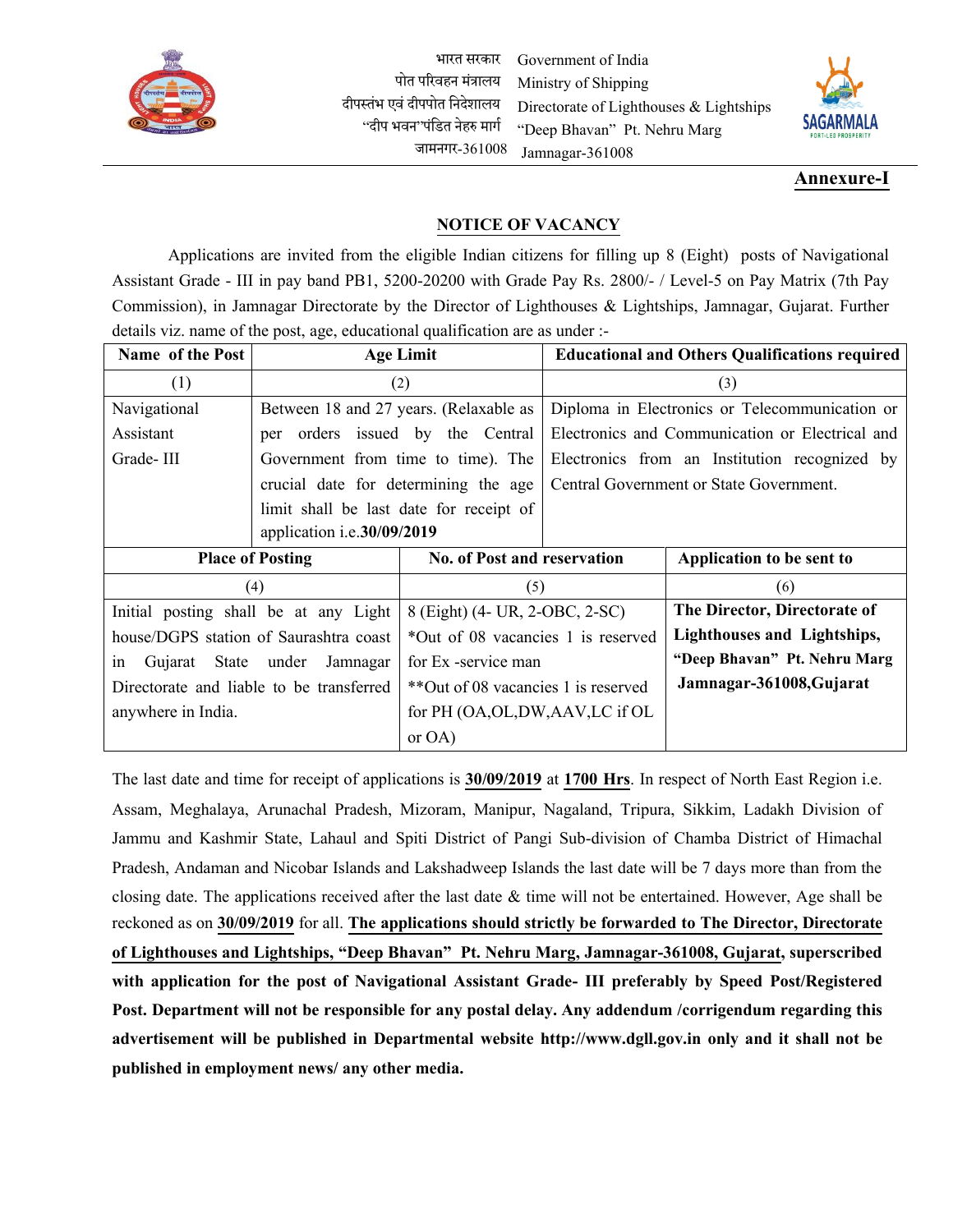| APPLICATION FOR THE POST OF NAVIGATIONAL ASSISTANT GRADE-III<br>(Please fill up the application in capital letters in own handwriting except Signatures in places indicated \$ where it should not be in capital letters)<br>Candidates are advised to go through the instruction before the submission of application<br>Application must be submitted in A4 size good quality paper only. | Paste (Do not staple)<br>your recent passport size<br>photograph<br>(size 3.5cm x 3.5 cm)<br>(not more than 3 months old)<br>Not to be attested |                                                                                                                                                                                                         |                                                |  |  |  |  |
|---------------------------------------------------------------------------------------------------------------------------------------------------------------------------------------------------------------------------------------------------------------------------------------------------------------------------------------------------------------------------------------------|-------------------------------------------------------------------------------------------------------------------------------------------------|---------------------------------------------------------------------------------------------------------------------------------------------------------------------------------------------------------|------------------------------------------------|--|--|--|--|
|                                                                                                                                                                                                                                                                                                                                                                                             |                                                                                                                                                 |                                                                                                                                                                                                         | \$                                             |  |  |  |  |
| 1.                                                                                                                                                                                                                                                                                                                                                                                          | Title: Mr./Mrs./Miss                                                                                                                            |                                                                                                                                                                                                         | Signature of candidate<br>below the photograph |  |  |  |  |
| 2.                                                                                                                                                                                                                                                                                                                                                                                          | Name of Candidate:                                                                                                                              | <b>First Name</b><br>Middle Name<br>Last Name                                                                                                                                                           |                                                |  |  |  |  |
| 3.                                                                                                                                                                                                                                                                                                                                                                                          | Father / Husband Name:                                                                                                                          |                                                                                                                                                                                                         |                                                |  |  |  |  |
| 4.                                                                                                                                                                                                                                                                                                                                                                                          | Address:<br>(for Communication)                                                                                                                 | Flat/Room/Door/Block No.<br>Name of Premises/Building/Village<br>Road/Street/Lane<br>Post Office<br>Area/Locality/Taluka/Sub-Division<br>Town/City/District<br><b>State/Union Territory</b><br>Pin Code |                                                |  |  |  |  |
| 5.                                                                                                                                                                                                                                                                                                                                                                                          | Permanent Address:                                                                                                                              | Flat/Room/Door/Block No.<br>Name of Premises/Building/Village<br>Road/Street/Lane<br>Post Office<br>Area/Locality/Taluka/Sub-Division<br>Town/City/District<br><b>State/Union Territory</b><br>Pin Code |                                                |  |  |  |  |
| 6.                                                                                                                                                                                                                                                                                                                                                                                          | <b>Nearest Railway Station:</b>                                                                                                                 |                                                                                                                                                                                                         |                                                |  |  |  |  |
| 7.                                                                                                                                                                                                                                                                                                                                                                                          | Mobile No.:<br>9<br>1<br>+<br>Land Line No. STD Code<br>0<br>Phone No.                                                                          |                                                                                                                                                                                                         |                                                |  |  |  |  |
| 8.                                                                                                                                                                                                                                                                                                                                                                                          | E-mail:                                                                                                                                         |                                                                                                                                                                                                         |                                                |  |  |  |  |
| 9.                                                                                                                                                                                                                                                                                                                                                                                          | OBC<br>SC<br><b>ST</b><br>UR<br>a) Community:<br>Community certificate to be submitted in the form as per prescribed Annexure as applicable.    |                                                                                                                                                                                                         |                                                |  |  |  |  |
|                                                                                                                                                                                                                                                                                                                                                                                             | b) If OBC, please state whether belonging to Minor Community:<br>No<br>Yes                                                                      |                                                                                                                                                                                                         |                                                |  |  |  |  |
|                                                                                                                                                                                                                                                                                                                                                                                             | c) If Minority, indicate Community:                                                                                                             |                                                                                                                                                                                                         |                                                |  |  |  |  |
| 10.                                                                                                                                                                                                                                                                                                                                                                                         | Gender:                                                                                                                                         | Male<br>Female                                                                                                                                                                                          |                                                |  |  |  |  |
| 11.                                                                                                                                                                                                                                                                                                                                                                                         | Religion:                                                                                                                                       | Hindu<br>Muslim<br>Christian                                                                                                                                                                            | Others                                         |  |  |  |  |
| 12.                                                                                                                                                                                                                                                                                                                                                                                         | Date of Birth (DD/MM/YYYY):                                                                                                                     |                                                                                                                                                                                                         |                                                |  |  |  |  |
| 13.                                                                                                                                                                                                                                                                                                                                                                                         | Age on 30/09/2019<br>Months<br>Years<br>Days                                                                                                    |                                                                                                                                                                                                         |                                                |  |  |  |  |
| 14.                                                                                                                                                                                                                                                                                                                                                                                         | Are you (i) Govt. Employee :<br>(iii) Physically Handicapped:                                                                                   | Ex-Servicemen:<br>Yes<br>No.<br>(ii)<br>No.<br>If yes,<br>OA<br>Yes<br>LC if OL or OA<br><b>AAV</b>                                                                                                     | Yes<br>No<br>OL<br><b>DW</b>                   |  |  |  |  |

ANNEXURE – 2

Control No. (Office use)